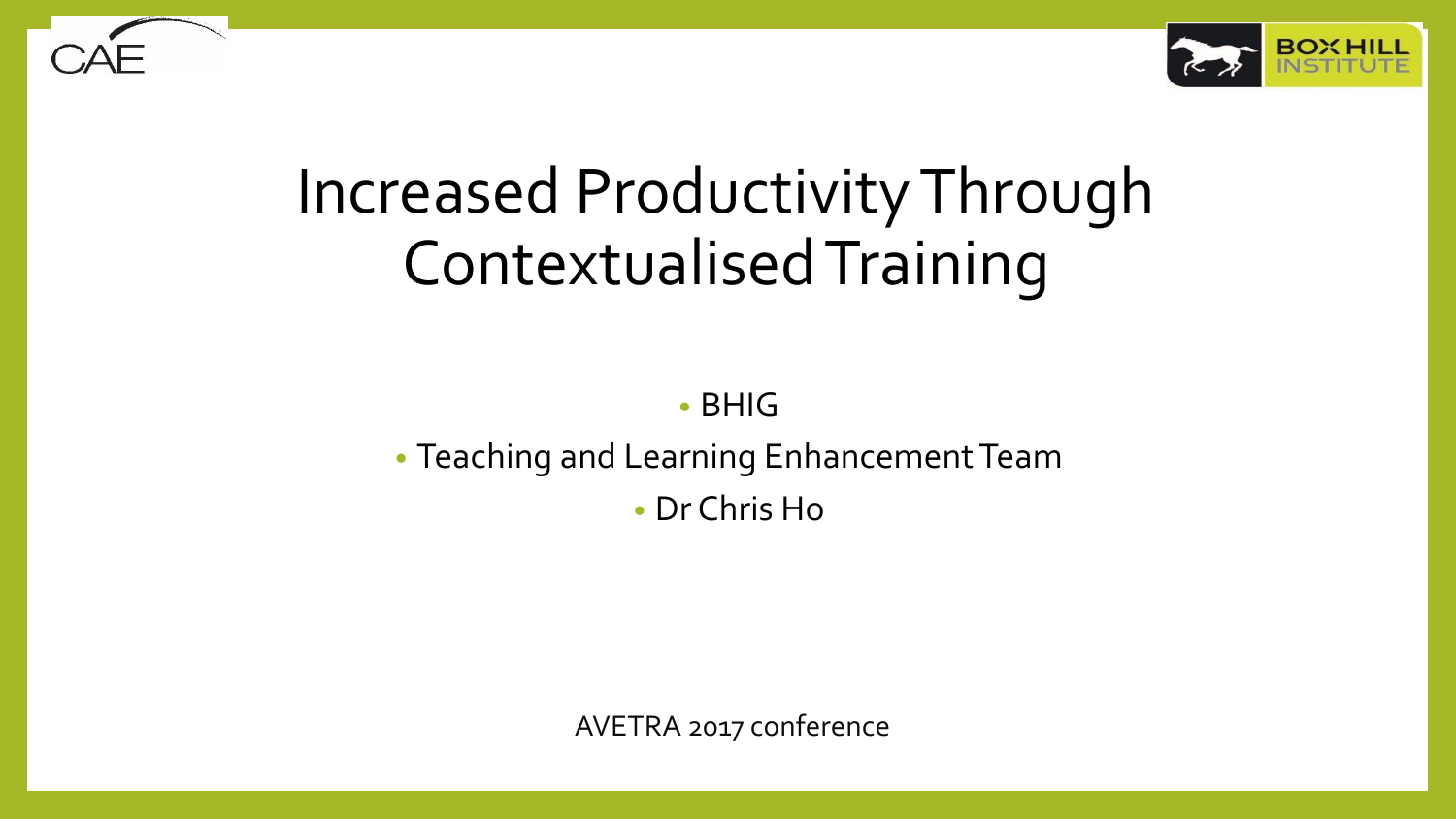



# The Journey

**The feedback**

**The learning outcomes**

**Contextualising training to provide the necessary skills**

**How can we provide these skills to our staff, to ensure they can enhance their proficiency?**

**What gap exist in the skill set required by BHI training staff?**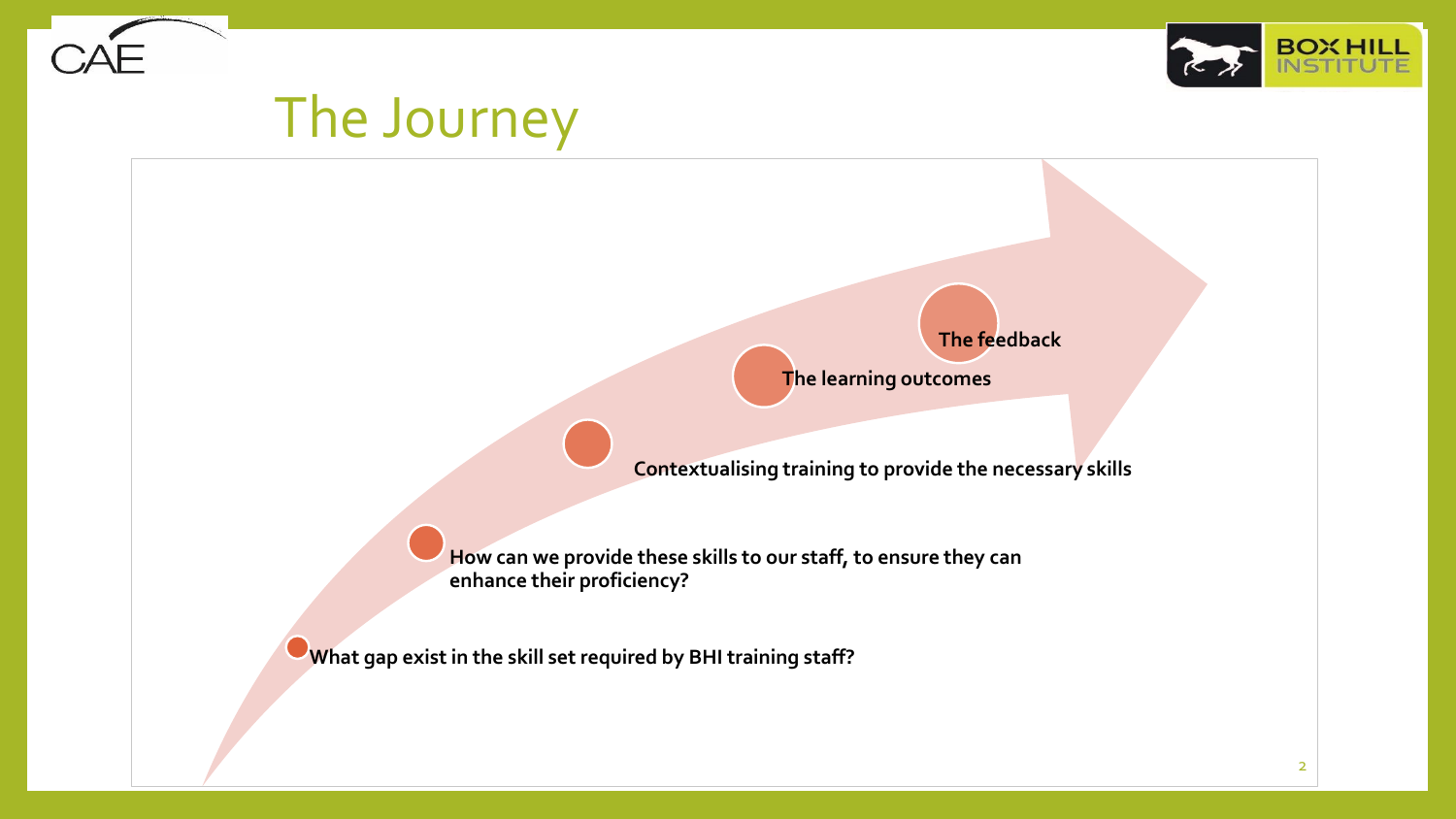

#### Definitions

#### **Productivity**

• A measure of the efficiency of a person, in converting inputs into useful outputs. • How much a person can get done.

#### **Contextualisation**

- Putting language items (learning activities) into a meaningful and real context rather than being treated as isolated items:
- *[https://www.teachingenglish.org.uk/article/context](https://www.teachingenglish.org.uk/article/contextualisation) ualisation*
- Contextualization attempts to give real learning value to meet the learners needs.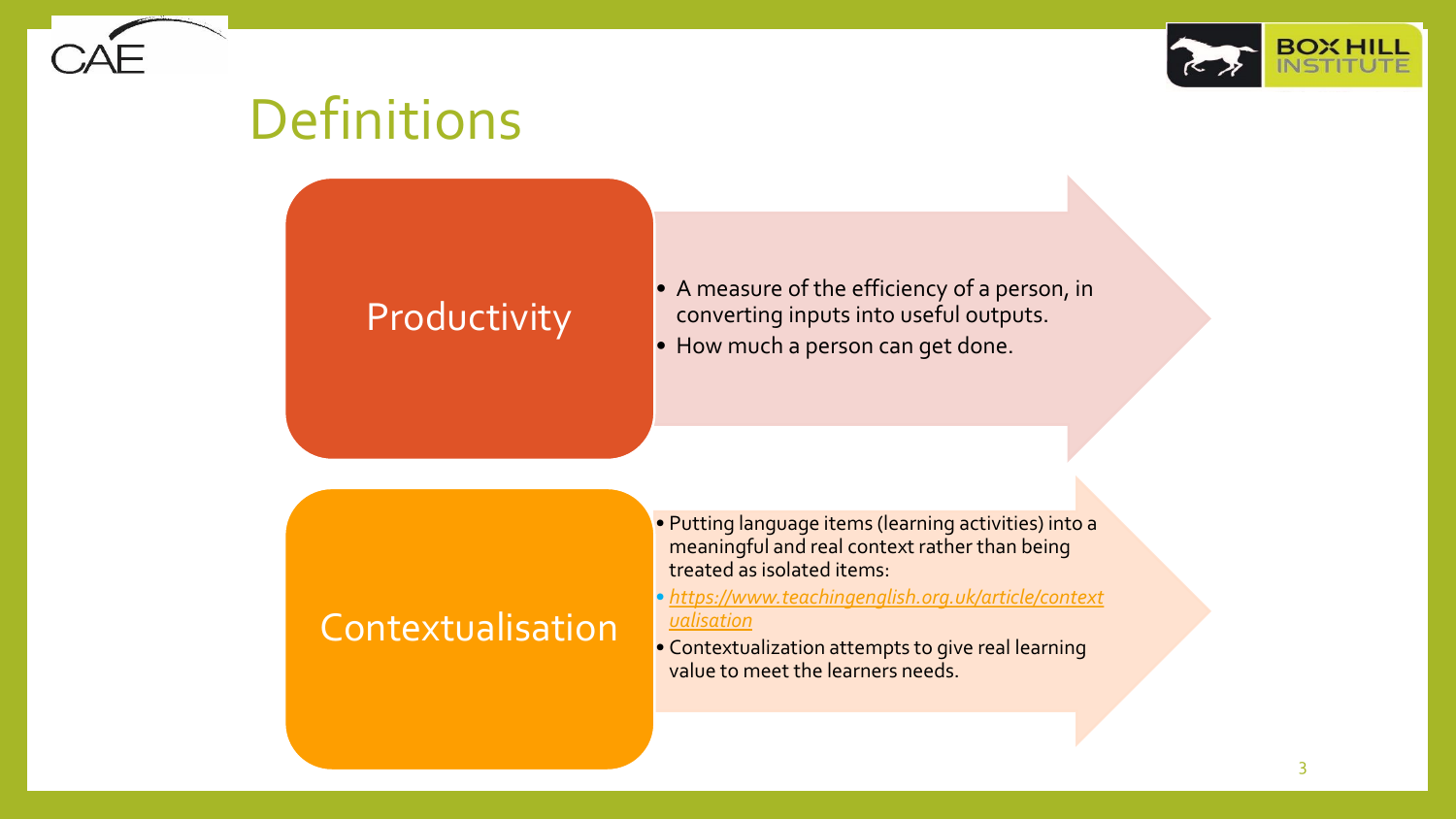

# Identified Gaps

- Assessment tools need improvements
- Unit plans need improvements
- Evidence of participation inadequate
- Not knowing where or who to seek support from
- Not knowing how to access quality documentations
- Not knowing who to seek advice from, for the issues they faced
- No real comprehension of the Learning Management System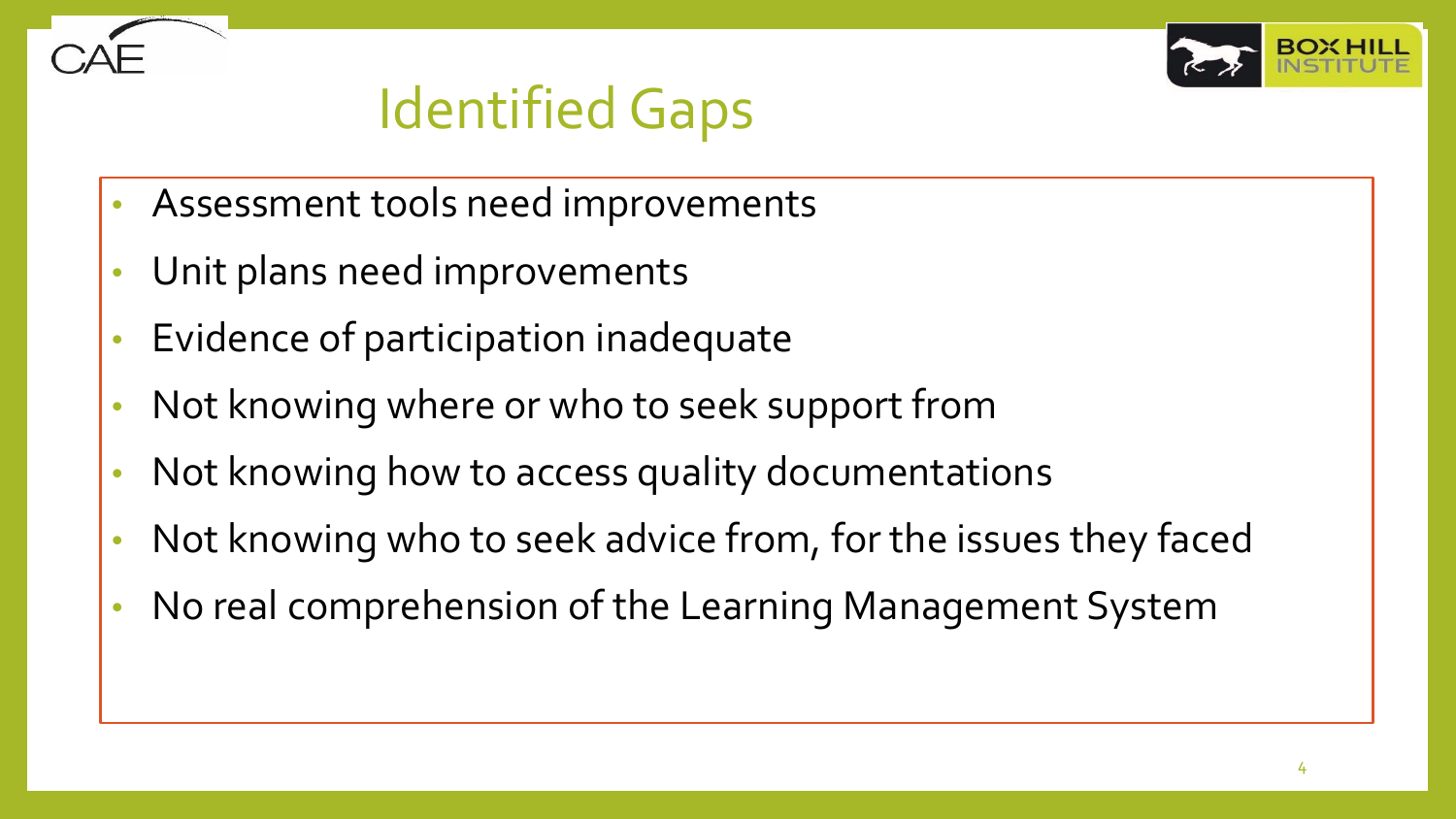

### Skills Needed

- Creating engaging and interactive assessment and learning materials that are in line with the unit of competence
- Mapping the assessment tools to ensure compliance and transparency
- Creating unit plans which can be used interchangeably between training staff
- Creating assessment marking guides and instructions for assessors
- Carrying out a validation process and continuous improvement records
- Knowing how to utilized the Learning Management system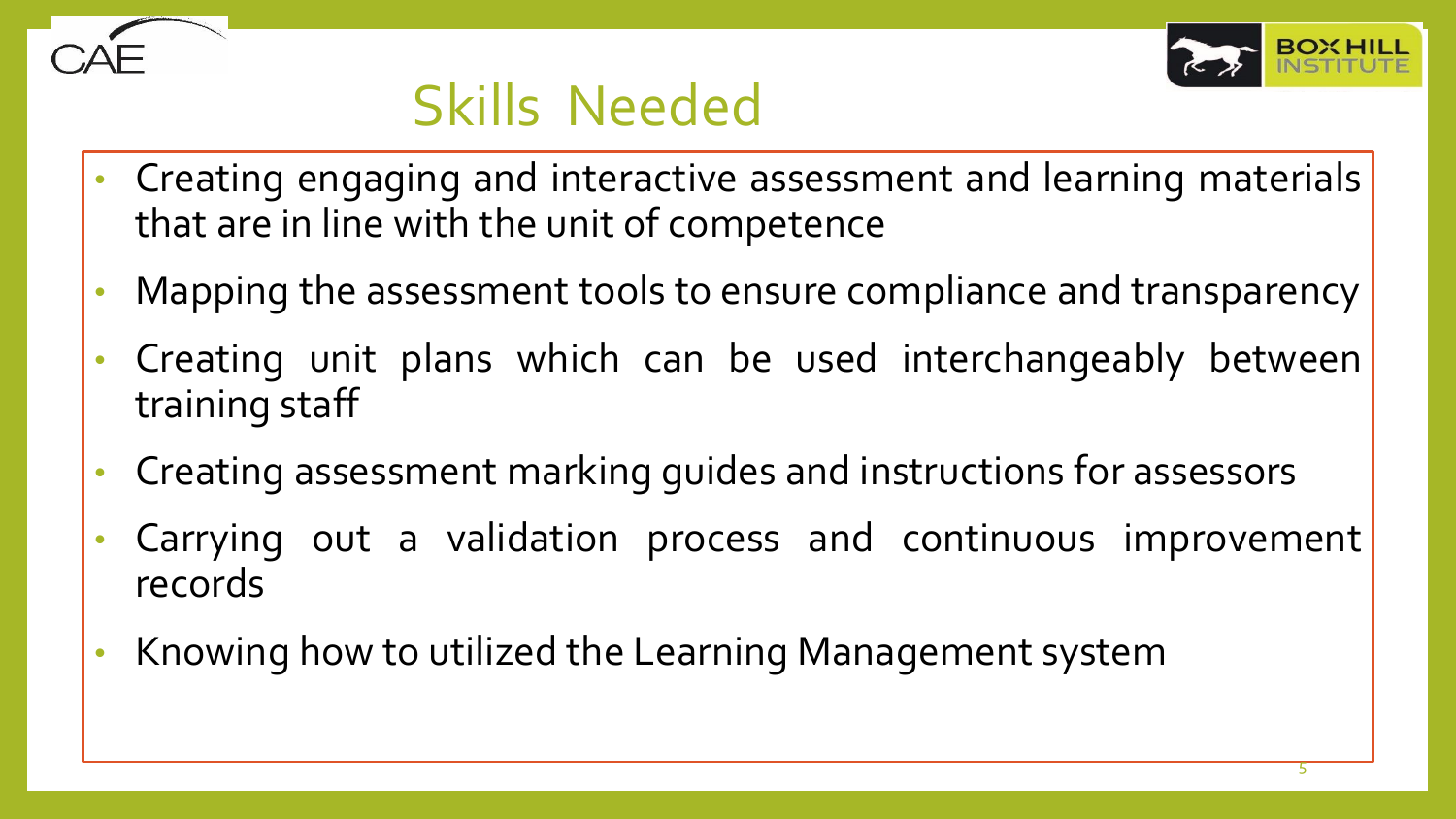

# ContextualisedTraining

- Using the Box Hill Institute Quality System (BQS) for all quality documentations used in the training program
- Using Box Hill Institute's Moodle platform for all training delivery and assessment submissions
- All assessments are based on the real work training staff carried out in their daily tasks
- Facilitates knowledge & skills transfer knowledge and skills gained are transferred to their own training centers and into their teaching roles
- Creation of real online tasks for the units in which they train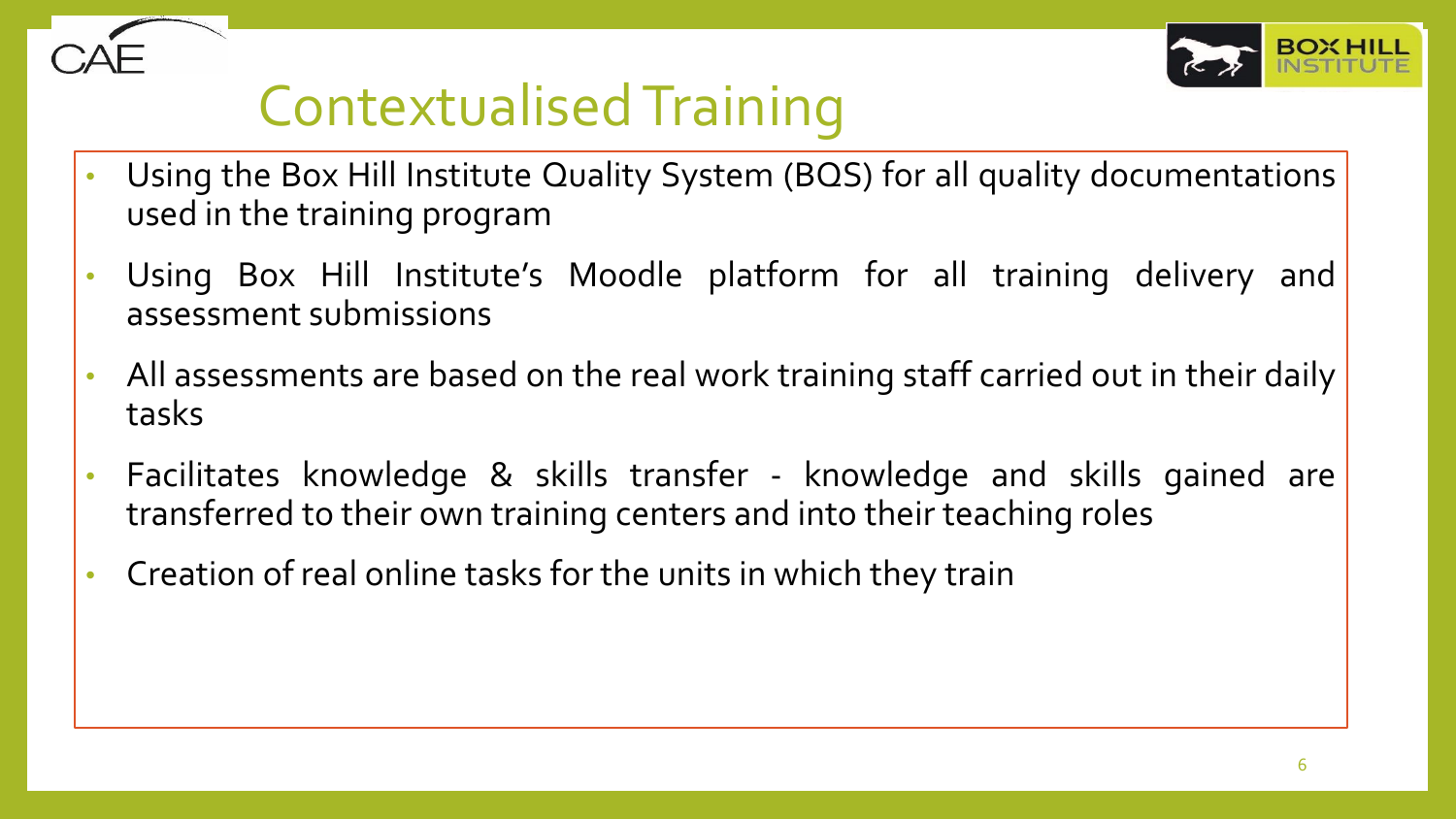

### Learning Outcomes

- Ability to create their own unit plans
- Ability to create assessments and evaluate existing assessments according the ASQA standards
- Ability to access up to date quality documents: ➢Validation report templates
	- ➢Unit plans
	- ➢Assessment cover sheets
- Ability to contact the appropriate departments for help
- Improve sustainability and increase efficiency through us of online tools and resources
- Ability to show evidence of participation in minutes, instead of hours hunting for hard copies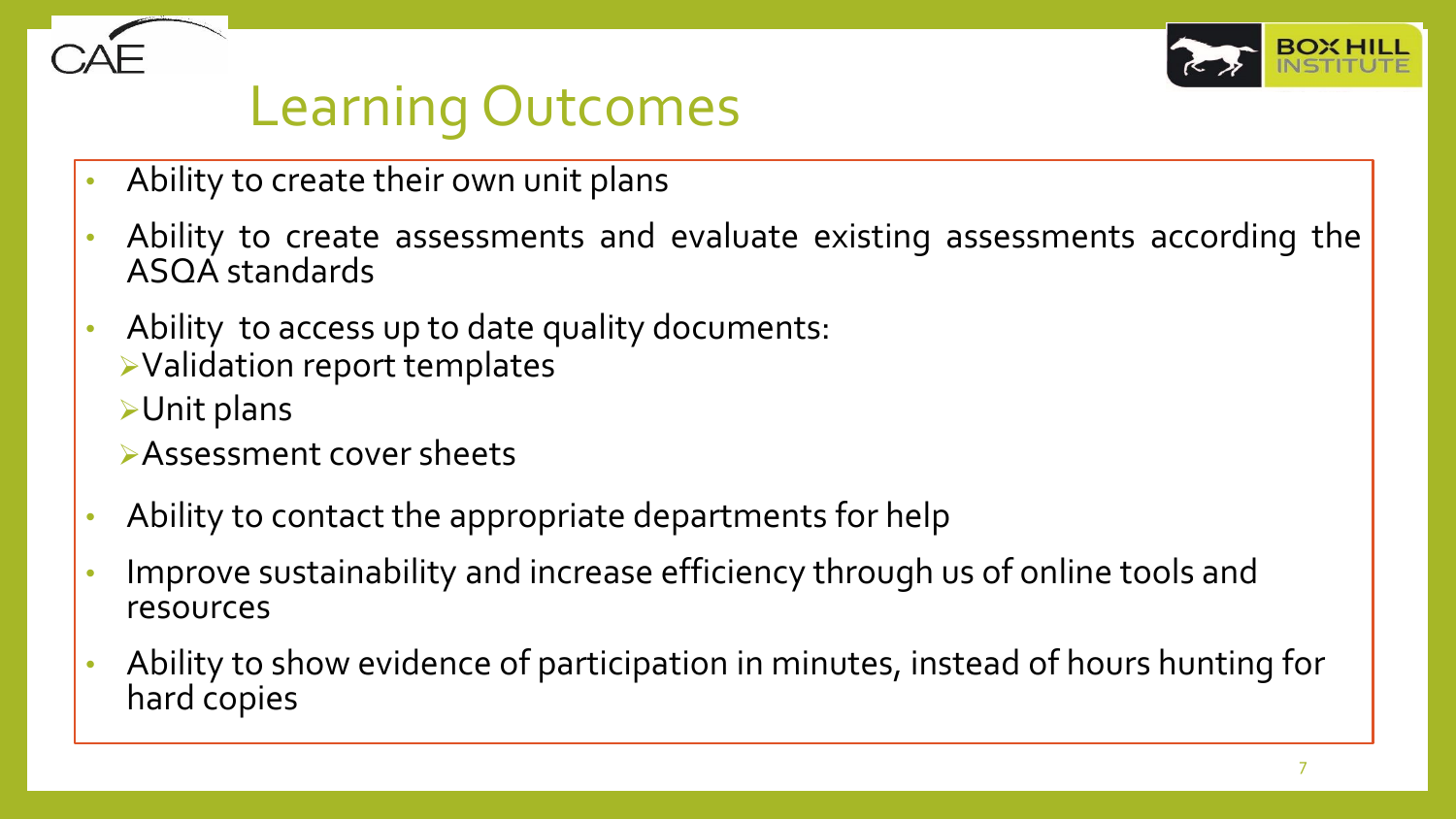

### Unplanned Outcomes

- New staff able to access BHI internal systems and departments Staff Web
	- ➢Teaching Innovations
	- ➢Facilities
	- ➢People and Culture
	- ➢Student Web
	- ➢Celcat
	- ➢BQS (Box Hill Quality System)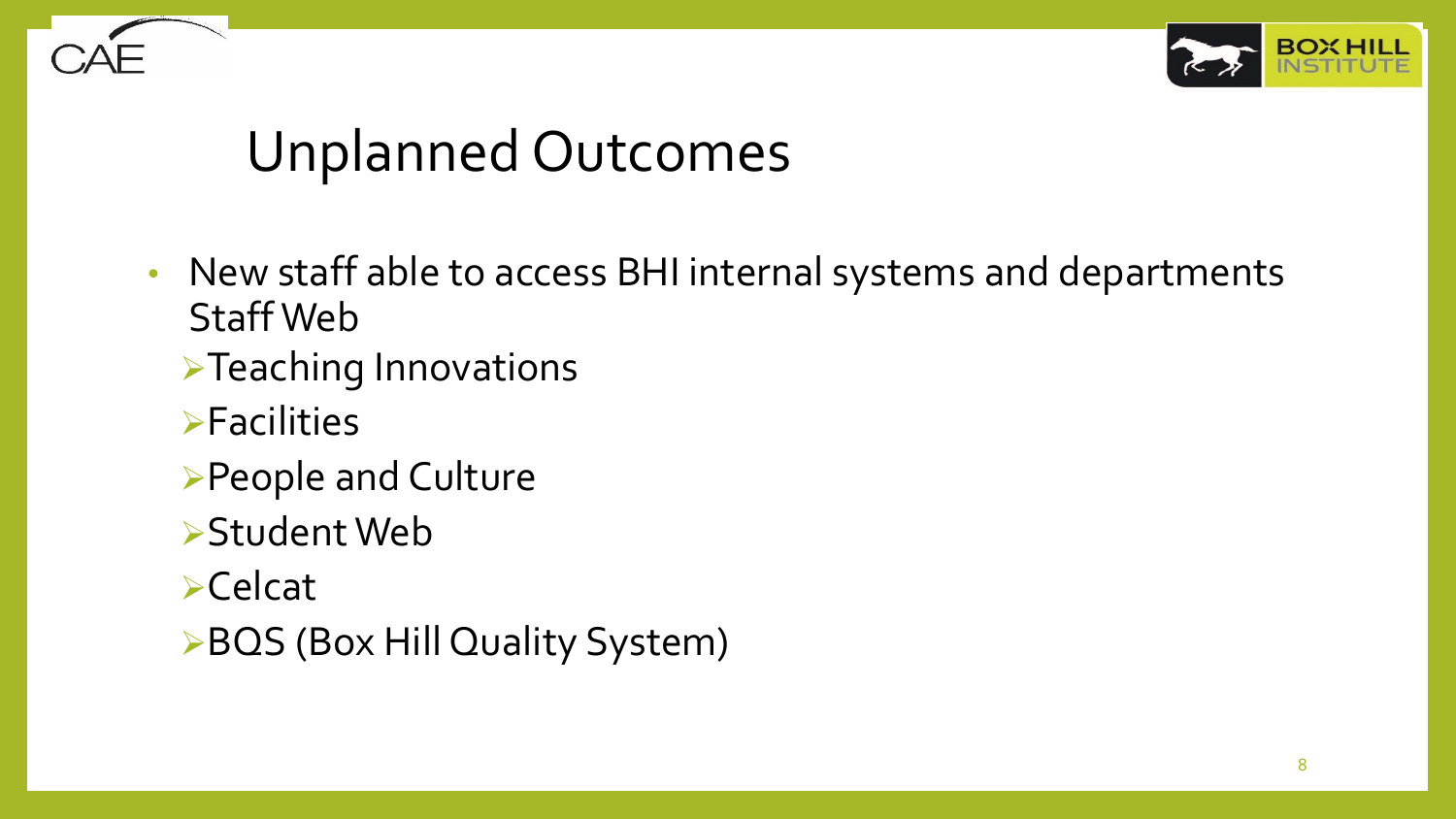



### Individual Feedback

- Using the Inductive Data reduction (IDR) process we were able to reduce the interviews transcripts into the following themes.
- Main Themes:

| <b>Teaching Staff</b>                                                                                                            | <b>Administrative Staff</b>                                                               |
|----------------------------------------------------------------------------------------------------------------------------------|-------------------------------------------------------------------------------------------|
| Ability to apply learning                                                                                                        | Time saving $-$ reduces need to introduce the new staff to<br>different systems available |
| Enhanced understanding of the RPL processes, class Improvements in work quality<br>room management, online teaching and learning |                                                                                           |
| Enhanced<br>networks                                                                                                             | understanding of the BHI systems and Enhanced understanding of training role requirements |
| Feeling better supported and valued within the institution                                                                       | Overall efficiency gained and staff satisfaction                                          |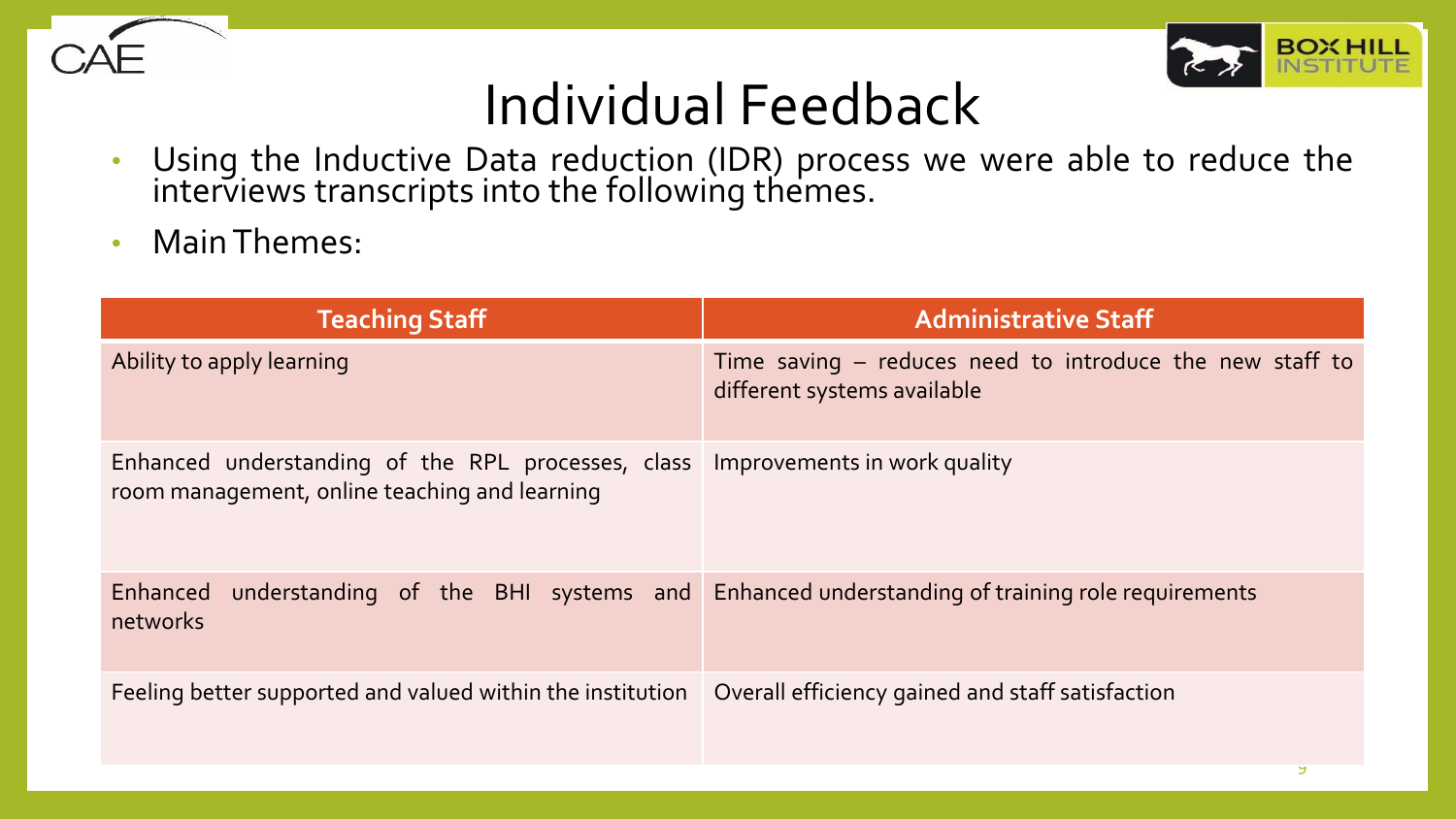

# Moving Forward

• Implement learnt strategies into future training delivery

• Create further workshops for more individualistic support

• Keep the learning  $REAL$  in the BHIG context